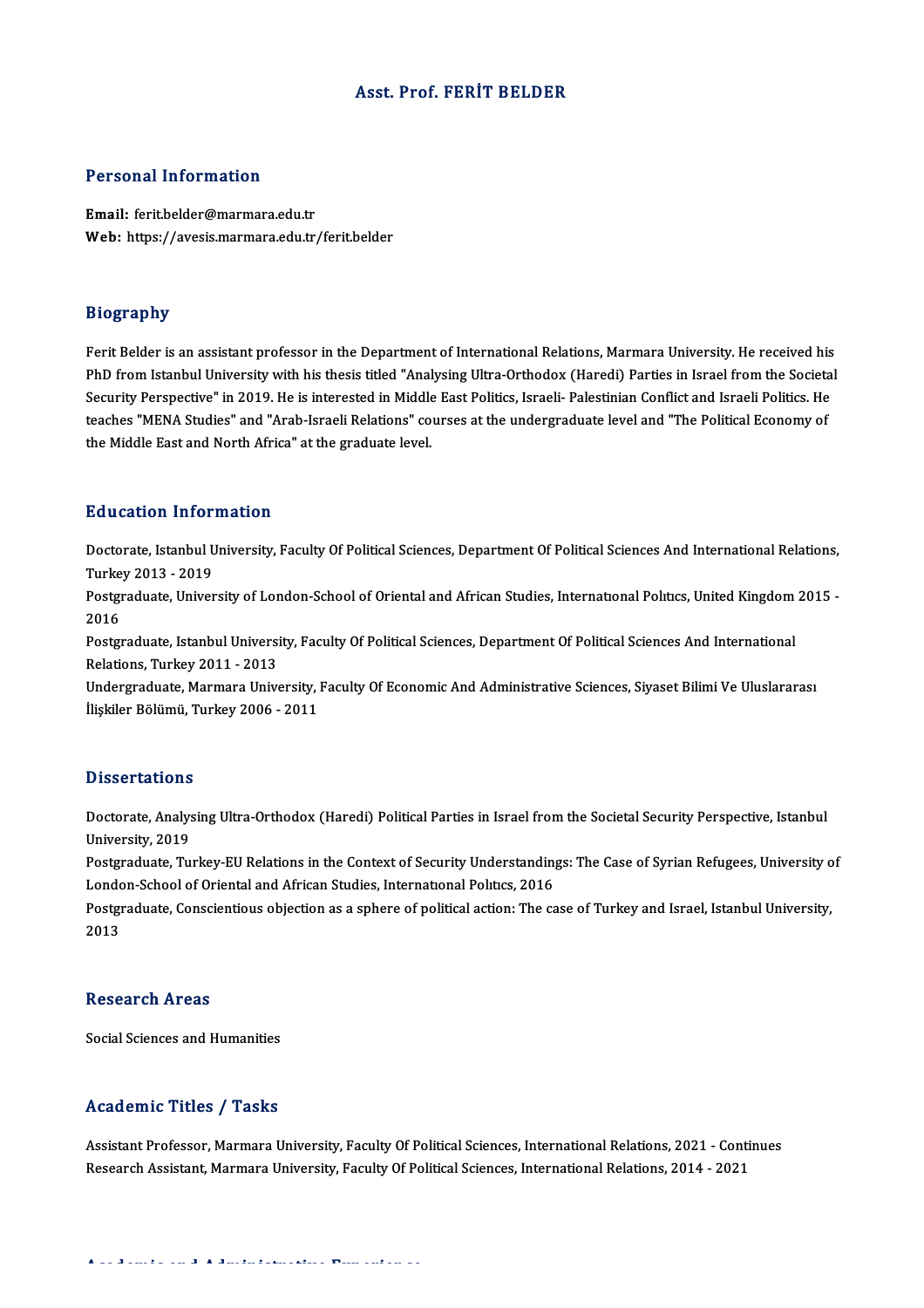### Academic and Administrative Experience

Deputy Head of Department, Marmara University, Faculty Of Political Sciences, International Relations, 2021 - Continues

### Courses

Arab- IsraeliRelations,Undergraduate,2019 -2020,2020 -2021 Research Methods and Publication Ethics, Postgraduate, 2021 - 2022 Arab- Israeli Relations, Undergraduate, 2019 - 2020, 2020 - 2021<br>Research Methods and Publication Ethics , Postgraduate, 2021 - 2022<br>The Political Economy of the Middle East and North Africa, Postgraduate, 2020 - 2021<br>Rese Research Methods and Publication Ethics , Postgraduate, 2021 - 2022<br>The Political Economy of the Middle East and North Africa, Postgradua<br>Research Methods and Publication Ethics, Postgraduate, 2021 - 2022<br>International Pol The Political Economy of the Middle East and North Africa, Postgraduate, 2020<br>Research Methods and Publication Ethics, Postgraduate, 2021 - 2022<br>International Politics, Undergraduate, 2019 - 2020, 2020 - 2021, 2021 - 2022<br> Research Methods and Publication Ethics, Postgraduate, 2021 - 2022<br>International Politics, Undergraduate, 2019 - 2020, 2020 - 2021, 2021 - 2022<br>Research Methods, Undergraduate, 2020 - 2021 International Politics, Undergraduate, 2019 - 2020, 2020 - 2021, 2021 - 2022<br>Research Methods, Undergraduate, 2020 - 2021<br>Middle Eastern and North African Studies, Undergraduate, 2020 - 2021, 2021 - 2022<br>The Political Econ Research Methods, Undergraduate, 2020 - 2021<br>Middle Eastern and North African Studies, Undergraduate, 2020 - 2021, 2021 - 2<br>The Political Economy of the Middle East and Africa, Postgraduate, 2020 - 2021<br>Türk Dis Politikasi Middle Eastern and North African Studies, Under<br>The Political Economy of the Middle East and Afr<br>Türk Dış Politikası, Undergraduate, 2019 - 2020

# Türk Dış Politikası, Undergraduate, 2019 - 2020<br>Articles Published in Journals That Entered SCI, SSCI and AHCI Indexes

- rticles Published in Journals That Entered SCI, SSCI and AHCI Indexes<br>I. Making Sense of Risky Haredi Behaviors in Israel During the Covid-19 Pandemic<br>Relder E Making S<br>Making S<br>Belder F. Belder F.<br>ULUSLARARASI ILISKILER-INTERNATIONAL RELATIONS, vol.19, no.73, pp.29-44, 2022 (Journal Indexed in SSCI) Belder F.<br>ULUSLARARASI ILISKILER-INTERNATIONAL RELATIONS, vol.19, no.73, pp.29-44, 2022 (Journal Indexed in SSC<br>II. Decoding the crisis of the legitimate circle of coalition building in Israel: a critical analysis of the<br>n
- ULUSLARARASI ILISKILER-INTERNAT<br>Decoding the crisis of the legitima<br>puzzling election trio of 2019-20<br>PELDER E **Decoding<br>puzzling e<br>BELDER F.<br>MIDDLE F/** puzzling election trio of 2019-20<br>BELDER F.<br>MIDDLE EASTERN STUDIES, vol.57, no.4, pp.625-639, 2021 (Journal Indexed in SSCI) BELDER F.<br>MIDDLE EASTERN STUDIES, vol.57, no.4, pp.625-639, 2021 (Journal Indexed in SSCI)<br>III. China's role in the regional and international management of Korean conflict: an arbiter or catalyst?<br>MEUMETCIV U. REI DER E
- MIDDLE EASTERN STUDIES<br>China's role in the regio<br>MEHMETCİK H., BELDER F.<br>THIPD WORLD QUARTERLY China's role in the regional and international management of Korean conflict: a<br>MEHMETCİK H., BELDER F.<br>THIRD WORLD QUARTERLY, vol.39, no.12, pp.2255-2271, 2018 (Journal Indexed in SSCI) THIRD WORLD QUARTERLY, vol.39, no.12, pp.2255-2271, 2018 (Journal Indexed in SSCI)<br>Articles Published in Other Journals

- Thicles Published in Other Journals<br>I. The Past as a Benchmark in Defining Turkey's Status Politics<br>MEUMETCLY H. BELDER E The Past as a Benchmark<br>MEHMETCİK H., BELDER F.<br>CONTEMPORAPY PEVIEW The Past as a Benchmark in Defining Turkey's Status Politics<br>MEHMETCIK H., BELDER F.<br>CONTEMPORARY REVIEW OF THE MIDDLE EAST, vol.8, no.2, pp.168-192, 2021 (Journal Indexed in ESCI)<br>Assessing Old and New Baramatars and Cant MEHMETCİK H., BELDER F.<br>CONTEMPORARY REVIEW OF THE MIDDLE EAST, vol.8, no.2, pp.168-192, 2021 (Journal Indexed in ESCI)<br>II. Assessing Old and New Parameters and Contours of Turkey s Iraqi Foreign Policy Opportunities a
- CONTEMPORARY RE<br>Assessing Old and<br>Challenges Ahead II. Assessing Old and New Parameters and Contours of Turkey s Iraqi Foreign Policy Opportunities and<br>Challenges Ahead<br>PARLAR DAL E., BELDER F. Challenges Ahead<br>PARLAR DAL E., BELDER F.<br>Stratégiques Orients, 2015 (Refereed Journals of Other Institutions)<br>Assessing Turkey's Development Aid Bolisy tewards Africa.

III. Assessing Turkey's Development Aid Policy towards Africa: A Constructivist Perspective PARLAR DAL E., DIPAMA S., BELDER F. Stratégiques Orients, 2015 (Refereed Jones Assessing Turkey's Development A<br>PARLAR DAL E., DIPAMA S., BELDER F.<br>International Polations and Dialogue of International Relations and Dialogue of Cultures, 2015 (Refereed Journals of Other Institutions)

## Books&Book Chapters

ooks & Book Chapters<br>I. A Comparative Analysis of China and Turkey's Development Aid Activities in Sub-Saharan Africa<br>RELDER E, DIRAMA S BELDER F., DIPAMA S.<br>BELDER F., DIPAMA S.<br>in: Middle Bowers in C. A Comparative Analysis of China and Turkey's Development Aid Activities in Sub-S<br>BELDER F., DIPAMA S.<br>in: Middle Powers in Global Governance, Emel Parlar Dal, Editor, Palgrave, pp.231-253, 2018<br>Türkiye'nin Afrike'ye Asılan BELDER F., DIPAMA S.<br>in: Middle Powers in Global Governance, Emel Parlar Dal, Editor, Palgrave, pp.231-253, 2018<br>II. Türkiye'nin Afrika'ya Açılan Kapısı Somali

MEHMETCİKH.,BELDERF. in:Dünya SiyasetindeAfrika 4, İsmailErmağan,Editor,NobelYayınları, İstanbul,pp.441-458,2017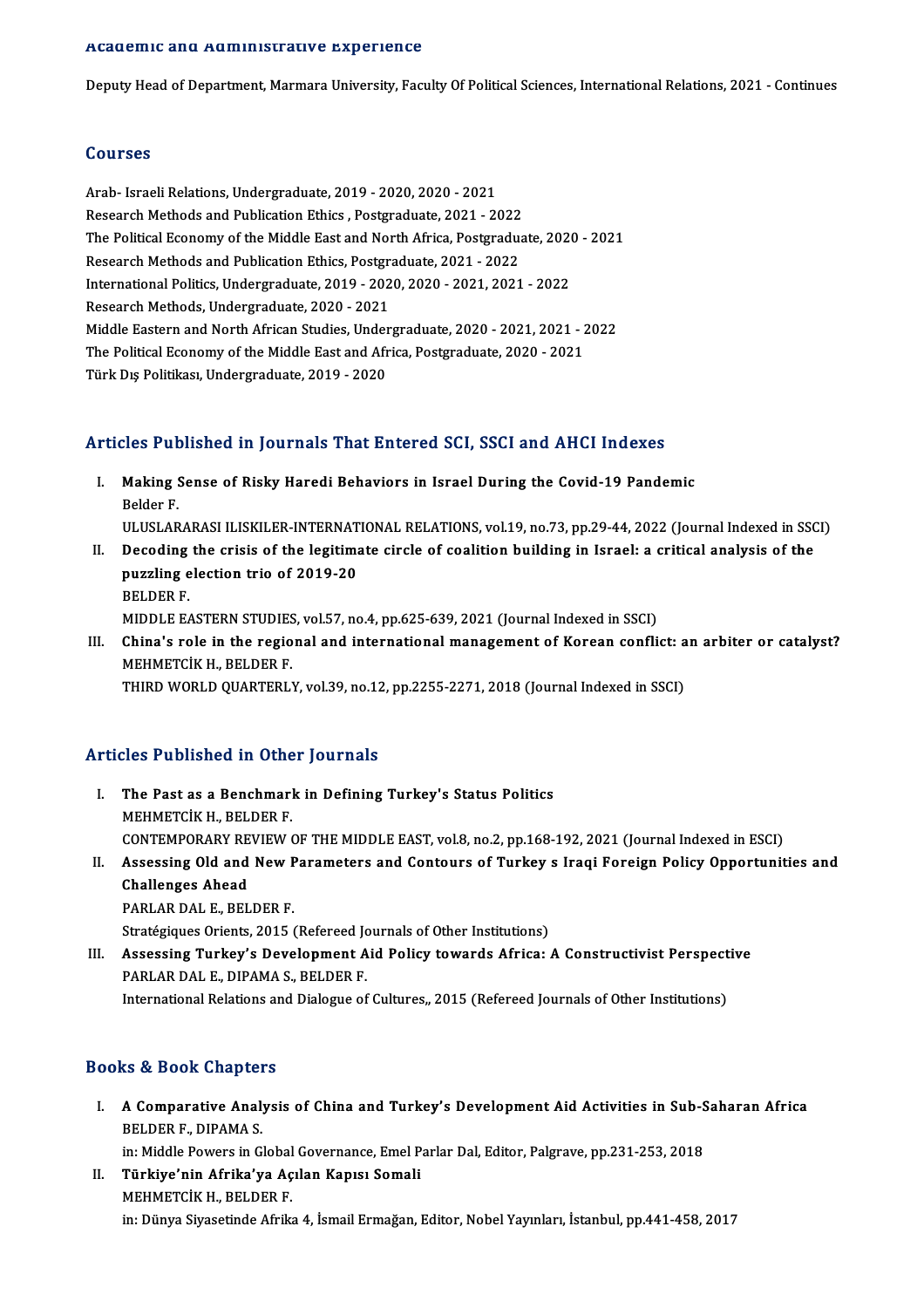III. Afrika'ya Kalkınma Yardımlarını Anlamak: Türkiye ve Çin Örnekleri<br>Rarlar Dal E. Belder E. Dinama S Afrika'ya Kalkınma Yardımları<br>Parlar Dal E., Belder F., Dipama S.<br>in: Dünya Siyasatinda Afrika 2 Jan Parlar Dal E., Belder F., Dipama S.<br>in: Dünya Siyasetinde Afrika 2, İsmail Ermağan, Editor, Nobel Yayın Dağıtım, Ankara, 2015

## Refereed Congress / Symposium Publications in Proceedings

efereed Congress / Symposium Publications in Proceedings<br>I. Is Annexation Evitable in the Long Run? Gulf States' 'Settlements' Dilemma<br>RELDER E Is Annexa<br>BELDER F.<br>W. Middle F. Is Annexation Evitable in the Long Run? Gulf States' 'Settlements' Dilemma<br>BELDER F.<br>V. Middle East Congress on Politics and Society, Sakarya, Turkey, 14 November 2020<br>Between Bolisieus Zionism and Anti-Zionism: The Evolut

BELDER F.<br>V. Middle East Congress on Politics and Society, Sakarya, Turkey, 14 November 2020<br>II. Between Religious Zionism and Anti- Zionism: The Evolution of Orthodox Jewish Movements From V. Middle East Congress on Politics and Society, Sakarya, Turkey, 14 November 2<br>Between Religious Zionism and Anti- Zionism: The Evolution of Orthod<br>the End of the 19th Century to the Establishment of the State of ISrael<br>R Between<br>the End<br>Belder F.<br>Third Inte

the End of the 19th Century to the Establishment of the State of ISrael<br>Belder F.<br>Third International Conference on Israel and Judaism Studies, November 8-10, 2019, Izmir/ Turkey, İzmir, Turkey, Belder F.<br>Third International Conference<br>8 - 10 November 2019, pp.252<br>Identifying Demestic Beflect Third International Conference on Israel and Judaism Studies, November 8-10, 2019, Izmir/ Turkey, İzmir, Tur 8 - 10 November 2019, pp.252<br>III. Identifying Domestic Reflections of the EU-Turkey 'Refugee Deal': A Challenge f

**8 - 10 November 20<br>Identifying Domes<br>Power of the EU?**<br>PELDER E ÖZDEMİ **Identifying Domestic<br>Power of the EU?<br>BELDER F., ÖZDEMİR O.**<br>CEEISA ISA 2010 Joint J Power of the EU?<br>BELDER F., ÖZDEMİR O.<br>CEEISA-ISA 2019 Joint International Conference, Belgrade, 17 - 19 June 2019

BELDER F., ÖZDEMİR O.<br>CEEISA-ISA 2019 Joint International Conference, Belgrade, 17 - 19 June 2019<br>IV. Assessing the Role of Turkey in Israel'xxs Post-2011 Regional Vision: A Challenger or Bystander?<br>PELDER E CEEISA-ISA<br>Assessing<br>BELDER F.<br>FOREICN P Assessing the Role of Turkey in Israel'xxs Post-2011 Regional Vision: A Challenger or Bystander?<br>BELDER F.<br>FOREIGN POLICY WORKSHOP:TURKISH FOREIGN POLICYANDARAB SPRING, CENTER FOR MODERN TURKISH<br>STUDIES ISTANPUL SEHIP UNIV

BELDER F.<br>FOREIGN POLICY WORKSHOP:TURKISH FOREIGN POLICYANDARAB SPRING, CENTER FOR MODERN TURKISH<br>STUDIES, İSTANBUL ŞEHİR UNIVERSITY, 11 May 2019, 11 May 2019 FOREIGN POLICY WORKSHOP:TURKISH FOREIGN POLICYANDARAB SPRING, CENTER FOR MODERN TURKISH<br>STUDIES, İSTANBUL ŞEHİR UNIVERSITY, 11 May 2019, 11 May 2019<br>V. National Shabbat Regulations and the Contestation over Public Spaces i

STUDIES, İSTANBUL ŞEHİR UNIVERSITY, 11 May 20<br>National Shabbat Regulations and the Contest<br>Supermarket Law in a Socio-Political Context<br>PELDER E **National S<br>Supermar<br>BELDER F.<br>SECOND IN** Supermarket Law in a Socio-Political Context<br>BELDER F.<br>SECOND INTERNATIONAL CONFERENCE ON ISRAEL AND JUDAISM STUDIES, Turkey, 27 - 29 October 2018,<br>nn 149 159

BELDER F.<br>SECOND INT<br>pp.149-159<br>israilde III SECOND INTERNATIONAL CONFERENCE ON ISRAEL AND JUDAISM STUDIES, T<br>pp.149-159<br>VI. İsrail'de Ulusal Kimlik Tartışmaları: Ulus-Devlet Yasası veYansımaları<br>PELDER E

pp.149-159<br>VI. İsrail'de Ulusal Kimlik Tartışmaları: Ulus-Devlet Yasası veYansımaları<br>BELDER F.

İsrail'de Ulusal Kimlik Tartışmaları: Ulus-Devlet Yasası veYansımaları<br>BELDER F.<br>6th INTERNATIONAL BLUE BLACKSEACONGRESSINTERNATIONAL RELATIONS and The N EW WORLD ORDER, 27<br>- <sup>28</sup> Santambar 2019 BELDER F.<br>6th INTERNATIONAL<br>- 28 September 2018<br>Bovisiting Sociatal ( 6th INTERNATIONAL BLUE BLACKSEACONGRESSINTERNATIONAL RELATIONS and The N EW WORLD ORDER, 27<br>28 September 2018<br>VII. Revisiting Societal Security in Refugee Host Countries: The Discursive Construction of "Young Syrian<br>Mala"

## - 28 September 2018<br>Revisiting Societal Secu<br>Male" Image in Turkey.<br>PELDER E Revisiting<br>Male" Ima<br>BELDER F.<br>ISA Annual Male" Image in Turkey.<br>BELDER F.<br>ISA Annual Convention, San Francisco, 2018, 4 - 07 March 2018<br>Pethinking Inside and Outside: The Limits of EU Border S

BELDER F.<br>ISA Annual Convention, San Francisco, 2018, 4 - 07 March 2018<br>VIII. Rethinking Inside and Outside: The Limits of EU Border Strategies<br>BELDER F. **ISA Annual<br>Rethinkin<br>BELDER F.<br>VII Uluelars** 

VII Uluslararası Uludağ Uluslararası İlişkiler Kongresi, Bursa, Turkey, 28 - 29 November 2016

## Activities in Scientific Journals

International journal of political science & urban studies (online), Assistant Editor, 2018 - 2019

### **Tasks In Event Organizations**

Belder F., 7th International Blue Black Sea Congress, Scientific Congress, İstanbul, Turkey, Eylül 2021 Belder F., 6th International Blue Black Sea Congress, Scientific Congress, Turkey, Eylül 2018